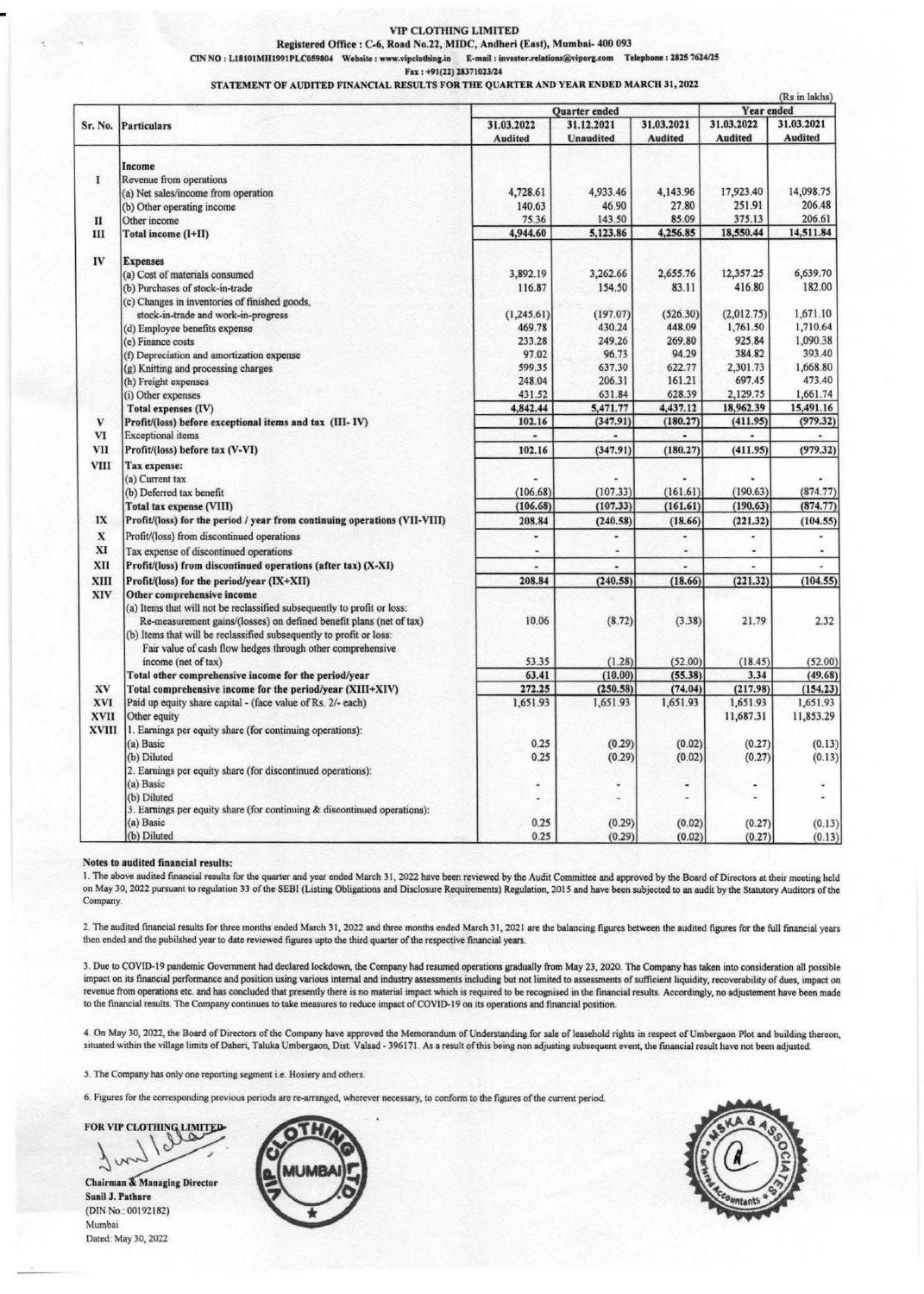# VIP CLOTHING LIMITED

## CIN : L18101MH1991PLC059804

|                              | STATEMENT OF AUDITED ASSETS AND LIABILITIES AS AT MARCH 31, 2022                          |                        |                         |  |  |
|------------------------------|-------------------------------------------------------------------------------------------|------------------------|-------------------------|--|--|
|                              |                                                                                           | As at                  | (Rs. in lakhs)<br>As at |  |  |
| Sr. No.                      | Particulars                                                                               | March 31, 2022         | March 31, 2021          |  |  |
|                              |                                                                                           | (Audited)              | (Audited)               |  |  |
| 1                            | <b>ASSETS</b>                                                                             |                        |                         |  |  |
| $\mathbf{1}$                 | <b>Non-current assets</b>                                                                 |                        |                         |  |  |
|                              | (a) Property, plant and equipment                                                         | 3,194.19               | 3,427.46                |  |  |
|                              | (b) Right of use assets                                                                   | 248.04                 | 323.18                  |  |  |
|                              | (c) Other intangible assets                                                               | 6,937.86               | 6,938.40                |  |  |
|                              | (d) Financial assets                                                                      |                        |                         |  |  |
|                              | (i) Investments                                                                           | 0.25                   | 0.25                    |  |  |
|                              | (ii) Loans                                                                                | 9.86                   | 6.98                    |  |  |
|                              | (iii) Other financial assets                                                              | 99.98                  | 97.78                   |  |  |
|                              | (e) Other non-current assets                                                              | 7.00                   | 10.82                   |  |  |
|                              | <b>Total non-current assets</b>                                                           | 10,497.18              | 10,804.87               |  |  |
| $\overline{\mathbf{c}}$      | <b>Current assets</b>                                                                     |                        |                         |  |  |
|                              | (a) Inventories                                                                           | 9,230.90               | 7,668.41                |  |  |
|                              | (b) Financial assets                                                                      |                        |                         |  |  |
|                              | (i) Trade receivables                                                                     | 6,041.41               | 6,036.28                |  |  |
|                              | (ii) Cash and cash equivalents                                                            | 133.82                 | 429.41                  |  |  |
|                              | (iii) Bank balances other than (ii) above                                                 | 372.37                 | 344.13                  |  |  |
|                              | (iv) Loans                                                                                | 8.09                   | 7.34                    |  |  |
|                              | (v) Other financial assets                                                                | 14.92                  | 9.83                    |  |  |
|                              | (c) Current tax assets (net)                                                              | 42.78                  | 34.09                   |  |  |
|                              | (d) Other current assets                                                                  | 2,134.01               | 1,680.11                |  |  |
|                              | <b>Total current assets</b><br><b>Total assets</b>                                        | 17,978.30<br>28,475.48 | 16,209.60<br>27,014.47  |  |  |
| $\mathbf{I}$<br>$\mathbf{1}$ | <b>EQUITY AND LIABILITIES</b><br><b>Equity</b><br>(a) Equity share capital                | 1,651.93               | 1,651.93                |  |  |
|                              | (b) Other equity                                                                          | 11,687.31              | 11,853.29               |  |  |
|                              | <b>Total equity</b>                                                                       | 13,339.24              | 13,505.22               |  |  |
| $\overline{\mathbf{2}}$      | <b>Liabilities</b><br><b>Non-current liabilities</b>                                      |                        |                         |  |  |
|                              | (a) Financial liabilities                                                                 |                        |                         |  |  |
|                              | (i) Borrowings                                                                            | 1,002.88               | 312.58                  |  |  |
|                              | (ii) Lease liabilities                                                                    | 133.95                 | 207.00                  |  |  |
|                              | (iii) Other financial liabilities                                                         | 552.89                 | 636.50                  |  |  |
|                              | (b) Provisions                                                                            | 33.83                  | 33.83                   |  |  |
|                              | (c) Employee benefit obligations                                                          | 72.67                  | 64.27                   |  |  |
|                              | (d) Deferred tax liabilities (net)                                                        | 627.14                 | 817.77                  |  |  |
|                              | <b>Total non-current liabilities</b>                                                      | 2,423.36               | 2,071.95                |  |  |
| $\mathbf{3}$                 | <b>Current liabilities</b>                                                                |                        |                         |  |  |
|                              | (a) Financial liabilities                                                                 | 1 Spence               |                         |  |  |
|                              | (i) Borrowings                                                                            | 9,026.18               | 8,580.12                |  |  |
|                              | (ii) Lease liabilities                                                                    | 173.60                 | 177.29                  |  |  |
|                              | (iii) Trade payables                                                                      |                        |                         |  |  |
|                              | Total outstanding dues of micro enterprises and small enterprises                         | 814.14                 | 9.72                    |  |  |
|                              | Total outstanding dues of creditors other than micro enterprises and<br>small enterprises | 2,327.09               | 2,228.66                |  |  |
|                              | (iv) Other financial liabilities                                                          | 319.49                 | 373.32                  |  |  |
|                              | (b) Employee benefit obligations                                                          | 7.66                   | 24.60                   |  |  |
|                              | (c) Other current liabilities                                                             | 44.72                  | 43.59                   |  |  |
|                              | <b>Total current liabilities</b>                                                          | 12,712.88              | 11,437.30               |  |  |
|                              | <b>Total liabilities</b>                                                                  | 15,136.24              | 13,509.25               |  |  |
|                              | <b>Total equity and liabilities</b>                                                       | 28,475.48              | 27,014.47               |  |  |

FOR VIP CLOTHING LIMITED

**Chairman & Managing Director Sunil J. Pathare**  (DIN No.: 00192182) Mumbai Dated: May 30, 2022